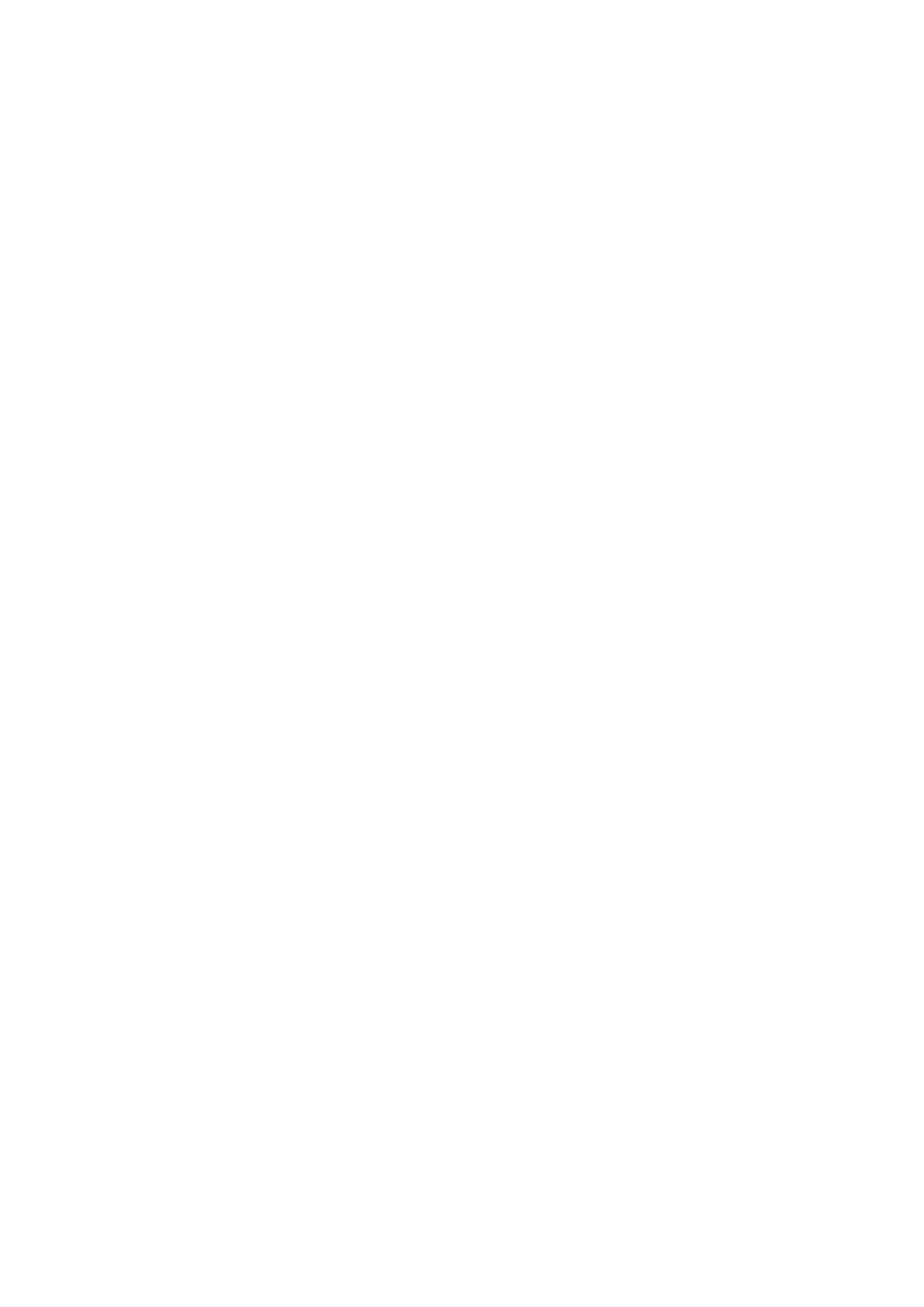*I certify that this public bill, which originated in the Legislative Assembly, has finally passed the Legislative Council and the Legislative Assembly of New South Wales.*

> *Clerk of the Legislative Assembly. Legislative Assembly, Sydney, , 2011*



New South Wales

# **Duties Amendment (Senior's Principal Place of Residence Duty Exemption) Bill 2011**

Act No , 2011

An Act to amend the *Duties Act 1997* to extend the senior's principal place of residence duty exemption under the NSW Home Builders Bonus to persons between 55 and 65 years of age.

*I have examined this bill and find it to correspond in all respects with the bill as finally passed by both Houses.*

*Assistant Speaker of the Legislative Assembly.*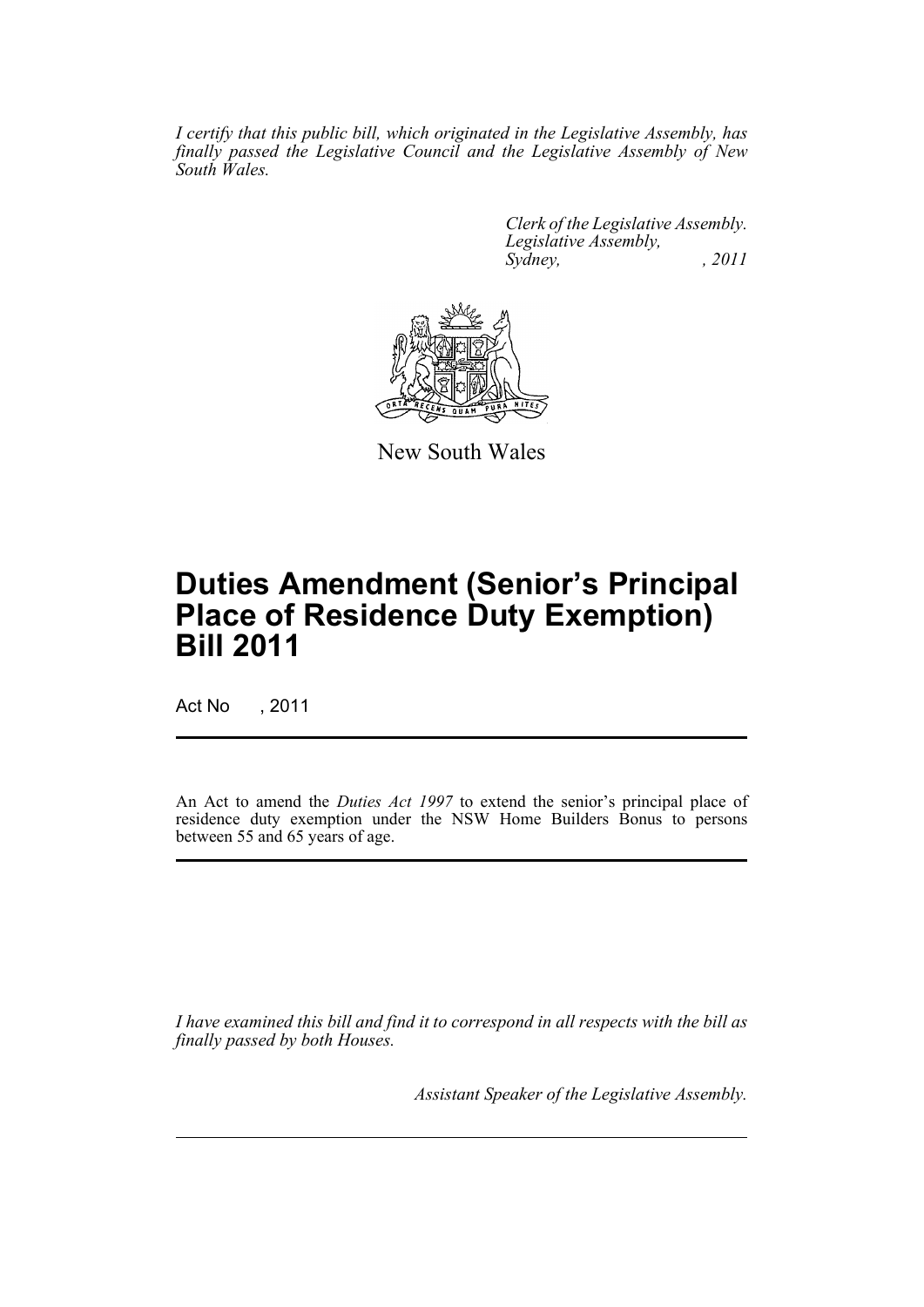#### <span id="page-3-0"></span>**The Legislature of New South Wales enacts:**

#### **1 Name of Act**

This Act is the *Duties Amendment (Senior's Principal Place of Residence Duty Exemption) Act 2011*.

#### <span id="page-3-1"></span>**2 Commencement**

This Act commences on the date of assent to this Act.